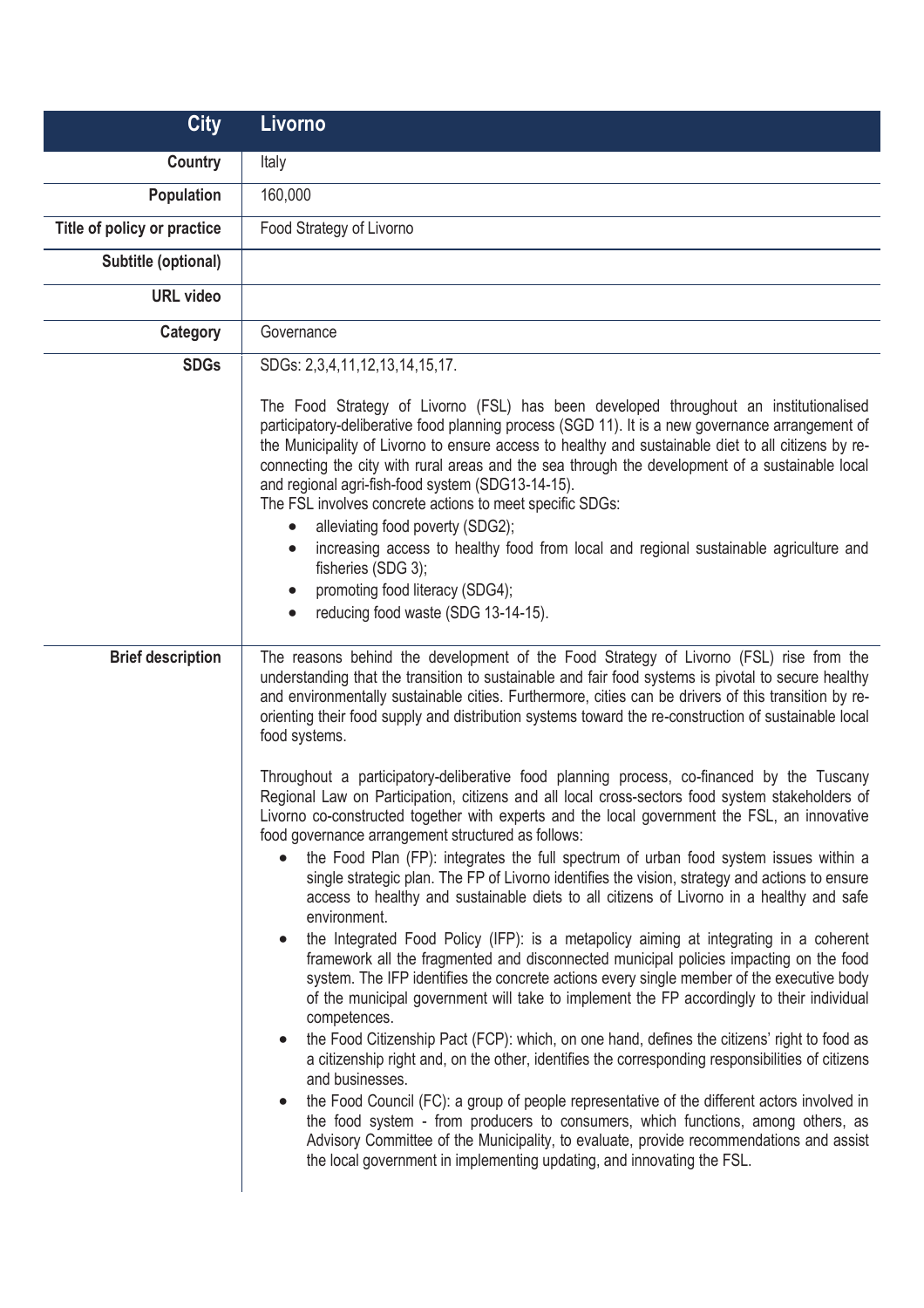| Date of start and state<br>(ongoing/completed) | 01/2017<br>Ongoing                                                                                                                                                                                                                                                                                                                                                                                                                                                                                                                                                                                                                                                                                                                                                                                                                                                                                                                                                                                                                                                                                                                                                                                                                                                                                                                                                                                                                                                                                                                                                                                   |
|------------------------------------------------|------------------------------------------------------------------------------------------------------------------------------------------------------------------------------------------------------------------------------------------------------------------------------------------------------------------------------------------------------------------------------------------------------------------------------------------------------------------------------------------------------------------------------------------------------------------------------------------------------------------------------------------------------------------------------------------------------------------------------------------------------------------------------------------------------------------------------------------------------------------------------------------------------------------------------------------------------------------------------------------------------------------------------------------------------------------------------------------------------------------------------------------------------------------------------------------------------------------------------------------------------------------------------------------------------------------------------------------------------------------------------------------------------------------------------------------------------------------------------------------------------------------------------------------------------------------------------------------------------|
| <b>Actors and stakeholders</b><br>involvement  | The FSL has been developed involving citizens and all cross-sectors local food system<br>stakeholders. The group of participants included: citizens, civil servants of the municipality,<br>representative of farmers and fishermen association and organizations, teachers involved in food<br>education, farmers, fishermen, food businesses, other sectors' associations and organisations.                                                                                                                                                                                                                                                                                                                                                                                                                                                                                                                                                                                                                                                                                                                                                                                                                                                                                                                                                                                                                                                                                                                                                                                                       |
| Approach                                       | The four phases of the participatory-deliberative food planning process:<br>1. Community mobilization engagement and network building.<br>2. Discuss, design and deliberate: participants were empowered in policy design and decision<br>making: FP, FC and FCP.<br>3. Institutionalised commitment: experts assisted the Local Executive Committee (Giunta<br>Comunale) in developing the IFP.<br>4. Final deliberation: participants discussed and deliberated the final version of FP, FC and FCP.<br>The FCP was signed by both participants and the Vice-Mayor.                                                                                                                                                                                                                                                                                                                                                                                                                                                                                                                                                                                                                                                                                                                                                                                                                                                                                                                                                                                                                                |
| Innovation                                     | The first innovation is the structure of FSL, it is the first experience where a Food Strategy has<br>been conceptualised and developed as a single institutionalised governance arrangement<br>combining in a coherent framework a FP, an IFP, a FCP and a FC. The second is the IFP. It is the<br>very first experience, where every single member of the executive body of a local government<br>committed individually to implement a food policy according to a formalised document. The third is<br>the FC, it is the first case in Italy of a FC created by a local government and it was institutionalised<br>by the City Council as Consulta Comunale, an advisory committee of the Municipality. The fourth<br>is the institutionalisation of the right to food. The City Council of Livorno introduced the right to<br>food within the Principles of the Statute of the Municipality of Livorno. The fifth is that the FSL is<br>the first experience of institutionalised participatory-deliberative food planning. Unlike other<br>experiences of urban food strategies, where citizens and stakeholders have been "consulted" or at<br>most "involved" in decision making, in the FSL planning process they were empowered to<br>deliberate decisions and then the local government adopted their decision. The FSL was financed<br>by the Tuscany Law on Participation, which is bounded, among others, to the signing of a<br>Declaration of the Local Authority by means of which the local authority commits to implement the<br>decisions taken during the participatory process. |
| Impact                                         | The evaluation of the impacts of the FSL it is not applicable since the planning process of the FSL<br>ended in April 2018. Nevertheless, the local government is already implementing the FSL. At<br>social level the Municipality financed the project "3 S": aiming at, first, promoting food education<br>among primary schools' students, their parents and teachers and, second, developing a new<br>model of school meal system coherent with the principles of the FSL. As part of the "3 S" project,<br>the Municipality renovated a public building and built a "Public Kitchen".<br>The Municipality got the funding from the Regional Law on Participation for the project "Right to<br>Food". The aims of the project are, first, to act on food waste prevention through education and,<br>second, on food waste reduction through donation to charities that provide free meals for<br>vulnerable people.<br>One of the most relevant environmental problems in Italy is the hydrogeological instability. As part<br>of the IFP, the new Urban General Plan acts to: re-orienting to a zero urban sprawl strategy, re-<br>defining the land use destination of peri-urban areas from park to agricultural areas considering<br>local agriculture as a mean for reducing hydrogeological instability, mapping all green areas within<br>the urban settlement and transforming most of them into urban gardens thanks to the Regional<br>project "100,000 Urban Gardens".                                                                                                               |
| Inclusion                                      | The FSL addresses thematic inclusion integrating all the MUFPP categories. Indeed, the goal of                                                                                                                                                                                                                                                                                                                                                                                                                                                                                                                                                                                                                                                                                                                                                                                                                                                                                                                                                                                                                                                                                                                                                                                                                                                                                                                                                                                                                                                                                                       |